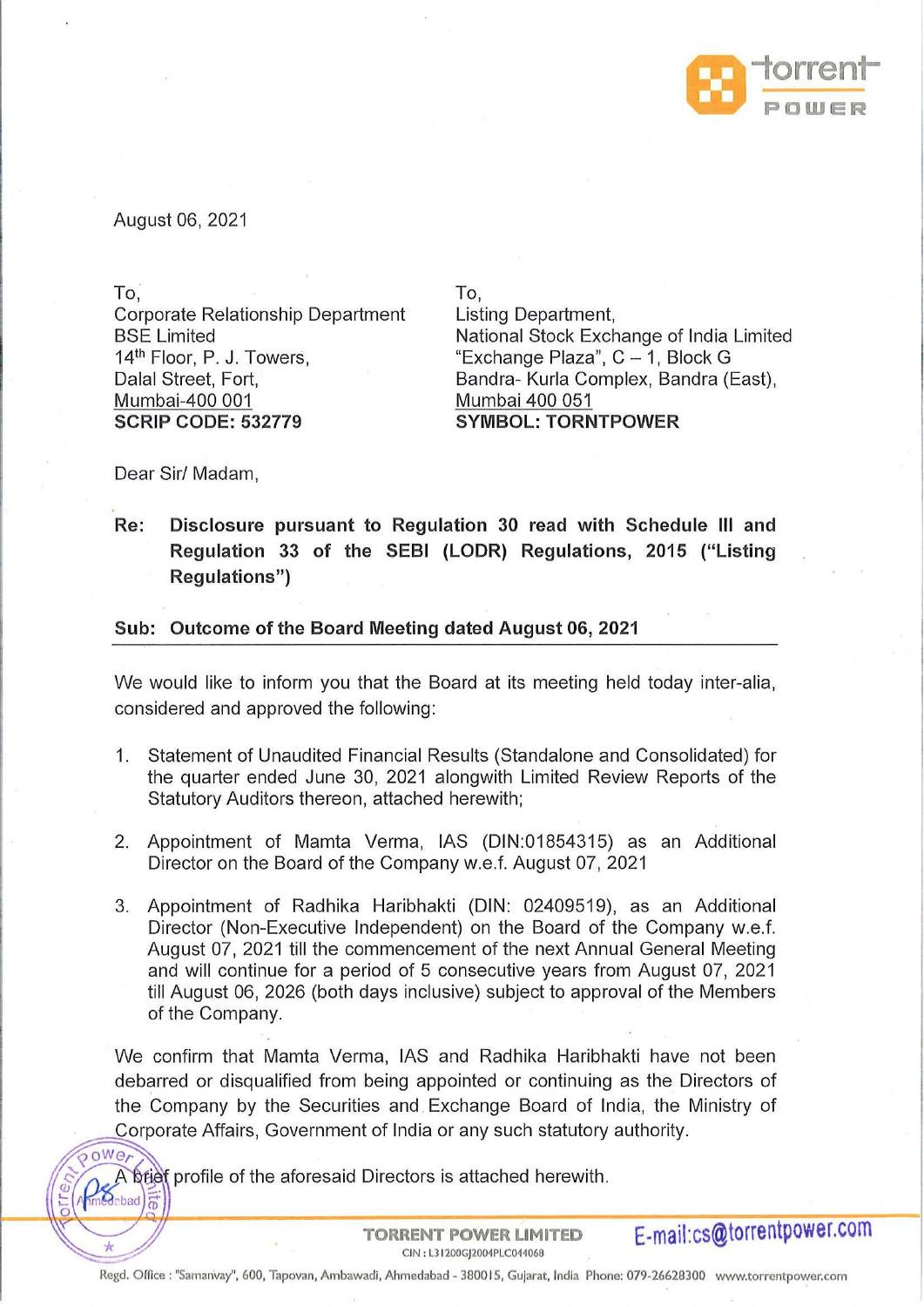The Board Meeting commenced at 03:00 pm and concluded at  $O($  *Q Q*  $\Omega$  **D WER** 

The above information is also available on the website of the Company.

Thanking you,

Yours faithfully,

**For Torrent Power Limited** 

 $\overline{a}$ Q  $\mathsf{C}$ 

**Rahul Shah Company Secretary**  Encl.: As above



**TORRENT POWER LIMITED**<br>CIN : L31200GJ2004PLC044068

E-mail:cs@torrentpower.com

Regd. Office : "Samanvay", 600, Tapovan, Ambawadi, Ahmedabad - 380015, Gujarat, India Phone: 079-26628300 www.torrentpower.com.